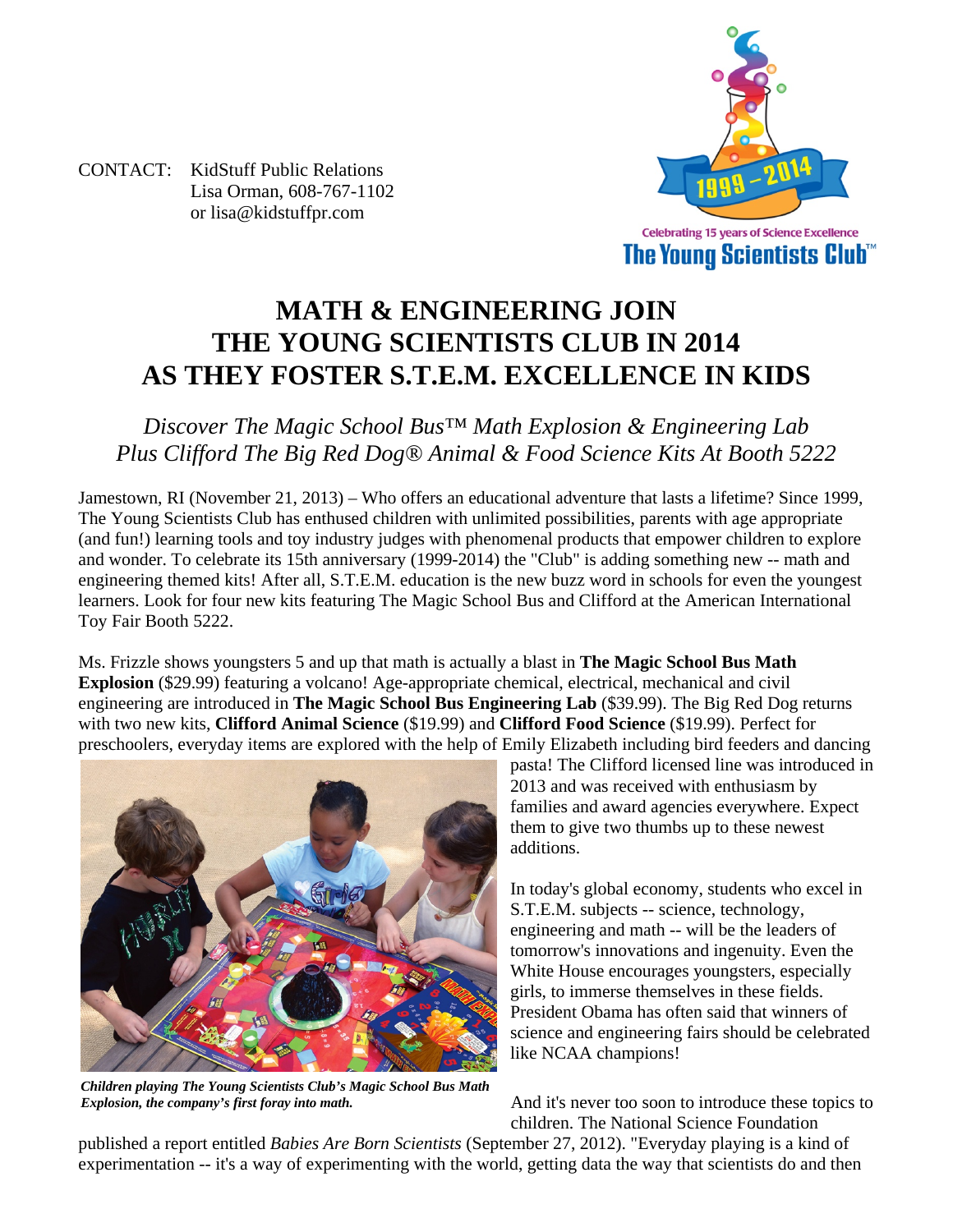using that data to draw new conclusions," said Alison Gopnik, professor of psychology and affiliate professor of philosophy at the University of California, Berkeley. "What we need to do to encourage these children to learn is not to put them in the equivalent of school, tell them things, or give them reading drills or flash cards or so forth. What we need to do is put them in a safe, rich environment where these natural capacities for exploration, for testing, for science, can get free rein."

The Young Scientists Club does exactly that. Mom bloggers have gleefully written about their own kids' anticipation and then fascination with simple science experiments -- done in the kitchen or in the backyard.

"The kids heard 'exploding volcano' and couldn't wait to try the kitchen experiments out," blogged *Simply Budgeted*. "We had to delay activities by one evening because of some yard work we had to get done and we had three completely bummed out kids. Who knew science could be so exciting that the kids would be sad to not do it?"

"I love that these activities are easy enough for my kids to explore on their own or with my supervision," wrote *The Crazy House Review*. "My daughter recently had a sleepover and she and my niece stayed up half of the night playing with this kit."

"This manual is set up like we are truly conducting science experiments," shared *The Nurse Mommy* with her readers, "and is perfect to prepare younger children like my own for the days that he will have to do science experiments in school! It also allows him to see that science experiments can be FUN! It is very colorful and has lots of drawings and pictures to help your child get excited about science!"

That kind of reaction has been heard over and over again by Esther Novis, the founder and creator of The Young Scientists Club. Children's educational powerhouse Scholastic reached out to Novis, a mother of five and Harvard-trained biologist, several years ago to enlist her expertise to bring The Magic School Bus to life. Clifford The Big Red Dog joined the Club last year to entice tykes as young as 3 years to learn something new.

"Retailers keep telling us these kits are a great value," she told TD Monthly, "because each is full of educational components and years of science fun. The Magic School Bus brand has been around for 25 years and the books, DVDs, and TV shows are still used in most kindergarten and elementary school classrooms."

With dozens of product appearances on TV, national magazine features and over 100 toy industry awards later, something new is in the works for 2014's learners. At Toy Fair's Booth 5222, four new kits will be introduced to retailers for Spring 2014 delivery.

#### **The Magic School Bus Math Explosion • Ages 5+ • \$29.99**

Hop on board with Ms. Frizzle and discover science and math in an entertaining game for all ages. Players are able to customize math facts with a math fact creator so that any age can play, from kindergarten to middle school. The goal is to be the first player to explode the volcano by getting your math facts correct! How? A two-sided laminated game board includes both a speedy and extended game, fascinating volcano facts in the border, a volcano for the explosions, a bowl to catch the volcanic "lava," and colorful measuring cups as game pieces! Also included in the kit are bonus cards, printable math fact sheets plus an on-line math creator for unlimited math facts. Wahoo! It's time to burn rubber and discover!

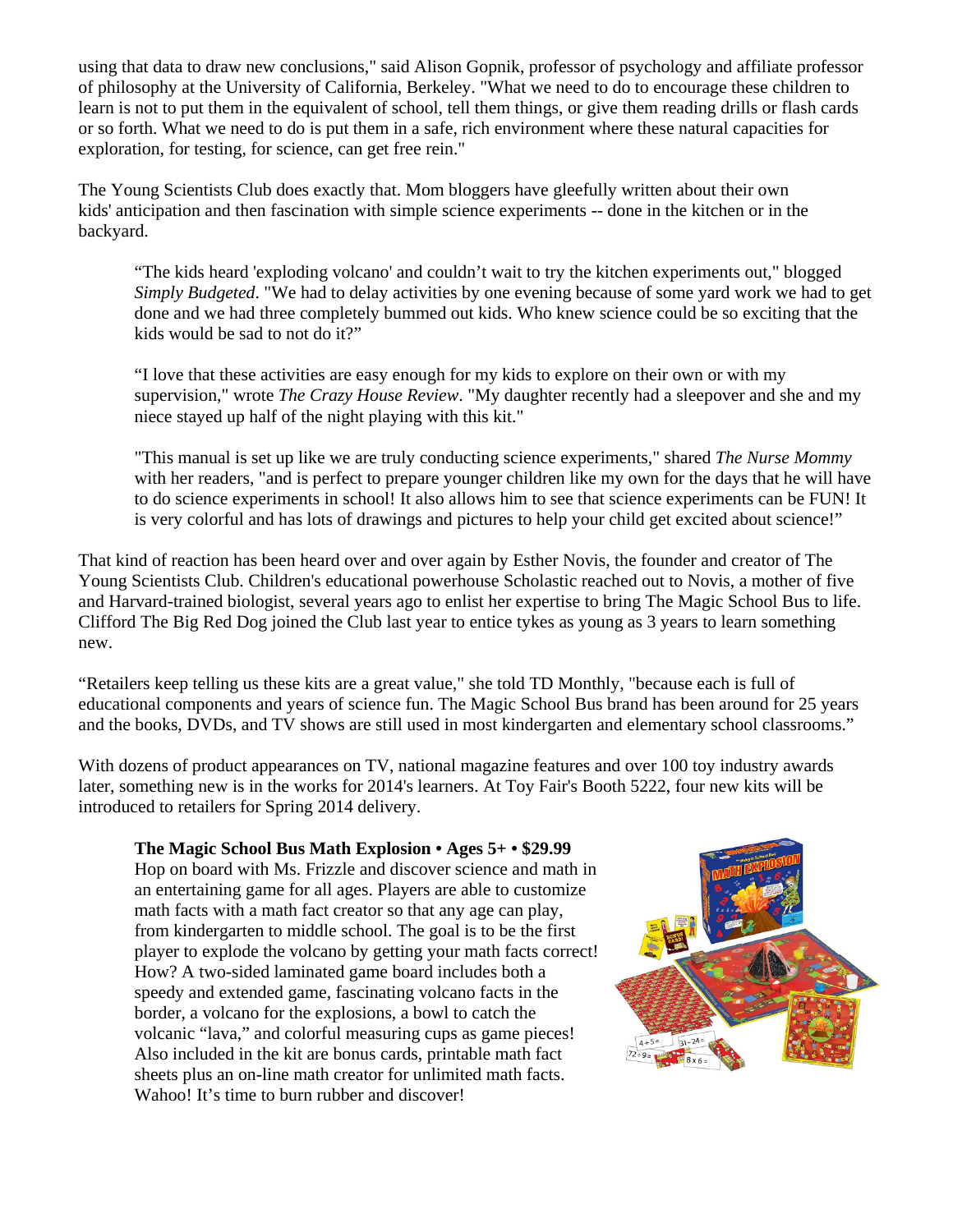

## **The Magic School Bus Engineering Lab • Ages 5+ • \$39.99**

Ms. Frizzle and her students invite youngsters on a wild ride as they explore the fascinating world of engineering. Young scientists are asked to solve all kinds of fun and unique problems that lead to discoveries in the fields of chemical, electrical, mechanical and even civil engineering. Become an engineer in your own kitchen when you build a solar oven, design a car, construct a bridge, create solar energy, design an electric game, make a simple machine, construct a submarine, and much, much more! This bus-shaped kit comes with 33

colorful experiment cards, a data notebook to record experiment designs. Plus it's packed with science components such as a solar panel, motor, buzzer, electric wires, and so on!

#### **Clifford Animal Science • Ages 3+ • \$19.99**

Young Scientists will feel like real scientists when they use the included colorful lab tray, measuring cup, and magnifying glass to perform their experiments on animal science. Emily Elizabeth, the narrator in the colorful 20 page manual, guides youngsters through versatile experiments with catchy titles such as animal habitats, edible play dough, animal track cast, animal scavenger hunt, animal fossils, bug house, camouflaged animals, animal life cycle, what is in an egg, what do animals eat, bird feeder and habitat diorama. The kit comes with reusable habitat stickers, scavenger hunt chart with stickers, a bug house, 12 miniature animals and much more.





#### **Clifford Food Science • Ages 3+ • \$19.99**

Do oranges float? Does pasta dance? Clifford and his friends love exploring the science of food. Emily Elizabeth guides young scientists through tasty experiments with catchy titles such as rainbow ice, ice-cream in a bag, homemade butter, layered test tube, exploding marshmallow, jello magnifier, color chromatography, secret message, rock candy, edible volcano, chocolate slime. Young Scientists will feel like real scientists when they use the included lab tray, measuring cup, test tubes, funnel, and pipette to perform their experiments! Join Clifford and his friends on this delicious adventure!

Discover the entire line of science (and soon math and engineering) games and kits created for young minds at www.TheYoungScientistsClub.com. While online, click on the various videos of Ms. Frizzle and Clifford (a very red and very big dog) exploring current science kits. A library of TV clips (*TODAY Show*, *Good Morning Texas*) shows consumers just what is inside the box. School/group packs, fundraising programs and the awardwinning monthly subscription program are all introduced on the site's home page.

#### **ABOUT THE YOUNG SCIENTISTS CLUB**

Esther Novis, a mother of five and a former Harvard-trained biologist, started The Young Scientists Club 15 years ago as a summer science camp for her then 5-year-old son. Friends from other parts of the country told Novis they wanted to duplicate her concept and the idea for a science subscription service was born! The subscription kits are now mailed monthly to thousands of children around the world and the company's retail kits are sold in hundreds of specialty stores. In addition to developing new products for The Young Scientists Club, this wise mom has many years of experience teaching at Phillips Academy, Andover and has written the science column for Parents Magazine plus wrote science experiments for the new science curriculum by